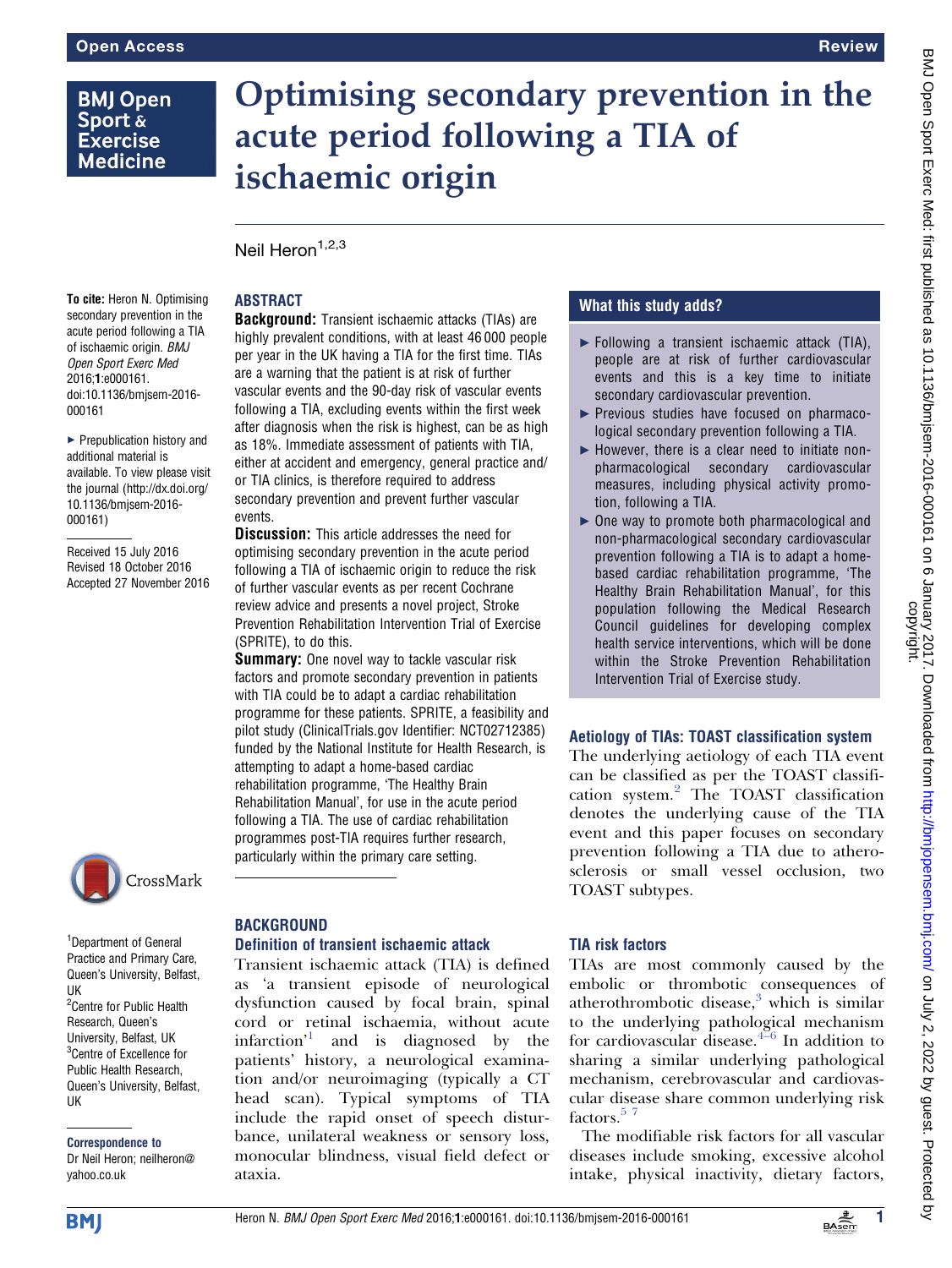hypertension, dyslipidaemia, diabetes and obesity $^8$  $^8$  as well as low  $\mathrm{VO_{2max}}^9$  $\mathrm{VO_{2max}}^9$ .

Thus, there are several lifestyle modifications that might contribute to a substantial reduction in the risk of vascular events post-TIA and there is evidence that the earlier these interventions can be introduced, the better the outcome.<sup>[10 11](#page-3-0)</sup>

#### Pharmacological secondary prevention of stroke

National UK guidelines for the pharmacological treatment of TIA/stroke have been established by the National Institute for Health and Care Excellence  $(NICE)^{12}$  $(NICE)^{12}$  $(NICE)^{12}$  and are supplemented by guidelines on tackling individual risk factors. Following the acute diagnosis of TIA, a prophylactic daily dose of 75 mg of aspirin should be initiated and other agents, for example, dipyridamole and clopidogrel, may be added. These agents reduce blood clotting and therefore reduce the chances of a future clot forming within the circulation. Statins should be initiated to lower cholesterol levels $13$  and appropriate antihypertensive medications are used for blood pressure control<sup>[14](#page-3-0)</sup> as per national management guidelines. However, evidence is growing regarding the contribution of change in modifiable risk factors to reductions in  $deaths$ <sup>[15](#page-3-0)</sup> and there is a need to consider how to promote non-pharmacological measures within secondary prevention.<sup>[16](#page-3-0)</sup>

#### Non-pharmacological/ lifestyle risk factors

Physical activity

Physical activity promotion and participation must be one of the key goals for modern-day health systems. Indeed, the WHO in  $2010^{17}$  $2010^{17}$  $2010^{17}$  identified physical inactivity as the fourth leading risk factor for global mortality and this equates to 6% of global deaths. Following a TIA, patients should be encouraged to achieve at least the minimum recommended levels of physical activity as established by the chief medical offi-cers and the departments of health.<sup>[18](#page-3-0)</sup>

#### Cardiorespiratory fitness

Related to physical activity is cardiorespiratory fitness, which can be measured by  $VO_{2max}$ , and is inversely correlated with mortality, $19-22$  the progression of carotid atherosclerosis<sup>[23](#page-3-0)</sup> and the risk of stroke.<sup>[24](#page-3-0)</sup> Myers et  $al^{25}$  $al^{25}$  $al^{25}$  found that in male subjects with and without cardiovascular disease, peak exercise capacity after adjustment for age was the strongest predictor of the risk of death and each one metabolic equivalent increase in exercise capacity conferred a 12% improvement in survival.

Exercise, a form of physical activity, can increase  $VO<sub>2max</sub>$  in sedentary persons<sup>[26](#page-3-0)</sup> and in subacute stroke survivors.<sup>[27](#page-3-0)</sup>

# Smoking

Smoking is a well-recognised vascular risk factor. The landmark prospective observational study by Doll  $et$   $al^{28}$  $al^{28}$  $al^{28}$  found that British male doctors born between 1900 and 1930 who continued to smoke had a life expectancy 10 years less than that of lifelong nonsmokers. Smoking as a vascular risk factor has been continually supported by other studies,  $15^{29}$  30 and patients with TIA should be advised about smoking  $c$ essation. $31$ 

#### Diet

With regards to diet, a recent meta-analysis has shown that dietary fibre is inversely correlated with the risk of stroke, $32$  with fish oils also being protective. $33$  Indeed the 'Mediterranean diet' has shown favourable effects on cardiovascular risk factors.<sup>[34](#page-3-0)</sup> Moreover, hypercholesterolaemia, of which dietary intake may be a source, is a modifiable risk factor for cardiovascular and cerebrovascular diseases.[35](#page-3-0) Cholesterol levels were found to be positively associated with the risk of non-haemorrhagic stroke,[36](#page-3-0) and dyslipidaemia was also a significant risk factor for ischaemic stroke in the INTERSTROKE study.[37](#page-3-0) Patients with TIA should, therefore, be advised accordingly about their dietary habits.

#### **Stress**

Psychological distress is a well-known risk factor for TIAs. In the observational study by Everson-Rose et al,<sup>[38](#page-3-0)</sup>6749 adults free of vascular disease at baseline in the USA, aged 45–84 years old, were followed up for a median of 8.5 years as part of the Multi-Ethnic Study of Atherosclerosis. The authors found that higher levels of stress and depressive symptoms were associated with increased TIA risk, independent of other known vascular risk factors. Moreover, the diagnosis of TIA often leaves survivors with stress, anxiety and depressive symptoms. Indeed, a recent systematic review<sup>[39](#page-3-0)</sup> has highlighted the prevalence of these often forgotten symptoms following a TIA and/or stroke diagnosis. Patients should therefore be educated about the signs and symptoms to be aware of and signposted appropriately for further management, with the general practitioner often as their first contact.

#### Alcohol

Alcohol excess is a well-known modifiable vascular risk factor, including for TIAs. Gill et  $al^{40}$  $al^{40}$  $al^{40}$  report the 'Jshaped' association between alcohol and risk of stroke in a case–control study of approximately 1200 patients, that is, low alcohol consumption may have a protective effect for cerebrovascular events, whereas heavy consumption predisposes to TIAs. Safe alcohol consumption levels should therefore be promoted to patients with TIA to reduce the risk of future vascular events. $41$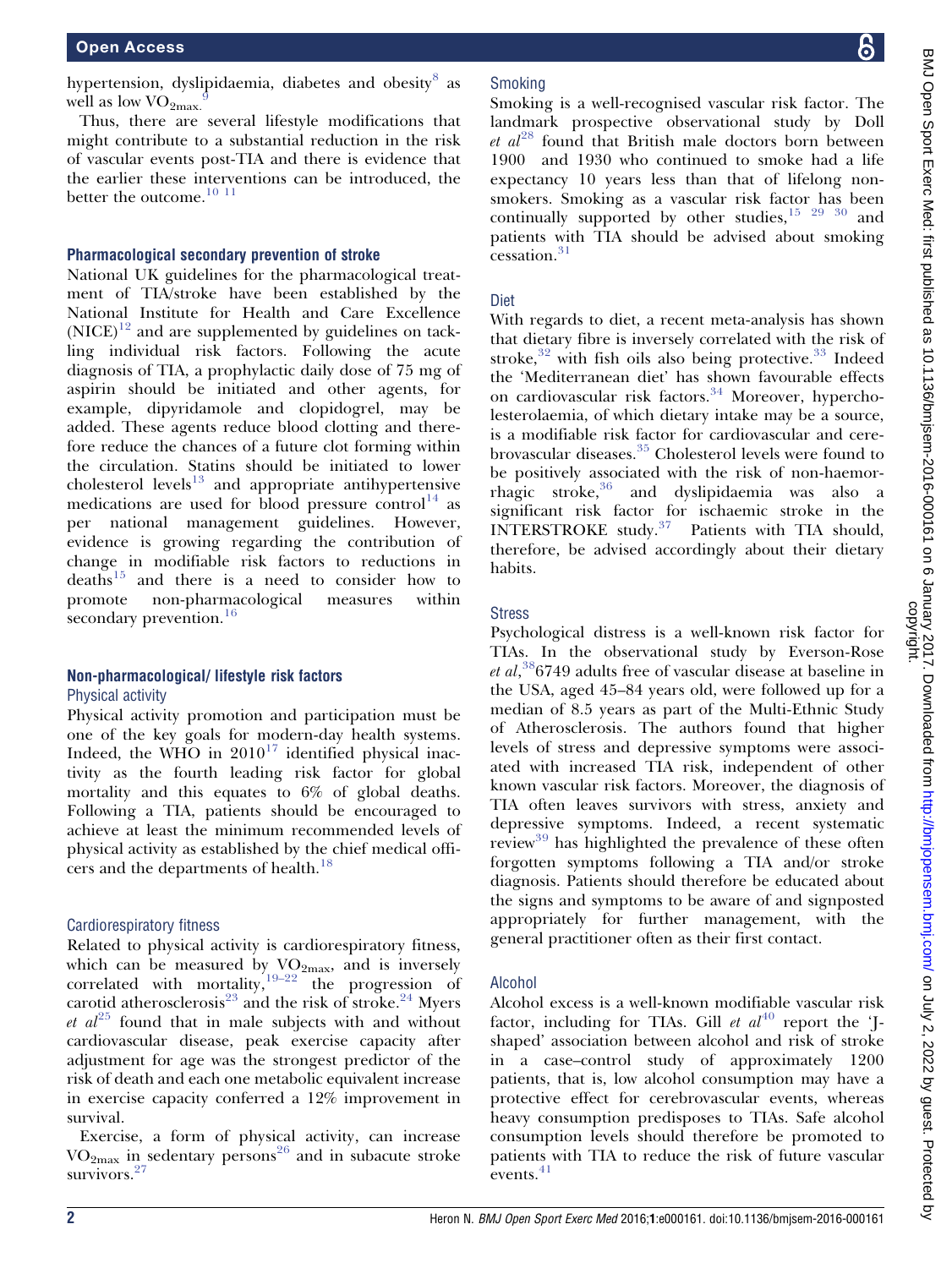# <span id="page-2-0"></span>**DISCUSSION**

### The 'evidence gap' from research to practice

Despite the knowledge surrounding vascular risk factors and the recognition that TIAs are often the precursors of disabling strokes, more needs to be done in reducing stroke as the leading cause of adult disability. $42$ <sup> $\degree$ </sup>Indeed the WHO, as part of their 2013 Global Action Plan For the Prevention and Control of Non-Communicable Diseases, is trying to target a 25% relative risk reduction in overall mortality from cardio-vascular diseases, including TIAs.<sup>[43](#page-3-0)</sup>

One novel way to tackle vascular risk factors and promote secondary prevention in patients with TIA could be to adapt a cardiac rehabilitation programme for these patients. Indeed cardiovascular and cerebrovascular diseases share common underlying pathological mechanisms and risk factors. Moreover, cardiac rehabilitation after a myocardial infarction results in a statistically significant reduction in reinfarction (OR 0.53), cardiac mortality (OR 0.64) and allcause mortality (OR  $0.74$ ),<sup>[44](#page-3-0)</sup> and these findings concur with those of a recent Cochrane review.<sup>[45](#page-3-0)</sup> Although Heran *et al*<sup>[45](#page-3-0)</sup> report that the studies included in the review mainly comprise middle-aged men, who are generally at low cardiovascular risk and this should be considered when developing future studies in this area. A Cochrane review<sup>[46](#page-3-0)</sup> also demonstrated that hospitaland home-based cardiac rehabilitation programmes result in similar health gains, with home-based programmes improving adherence to the programme $47$ and promoting longer-term sustainability of health benefits.[48](#page-3-0)

The Stroke Prevention Rehabilitation Intervention Trial of Exercise (SPRITE) is a feasibility and pilot study (ClinicalTrials.gov Identifier: NCT02712385) funded by National Institute for Health Research (NIHR), which is attempting to adapt a home-based cardiac rehabilitation programme for use in the acute period following a TIA. The WHO has defined cardiac rehabilitation as the, 'sum of activity and interventions required to ensure the best possible physical, mental and social conditions so that patients with chronic or post-acute cardiovascular disease may, by their own efforts, preserve or resume their proper place in society and lead an active life'. $49$ 

NICE have recommended that the components of cardiac rehabilitation should include exercise, health education and stress management, $50$  helping to tackle the known vascular risk factors as previously documented. Health education would include addressing the known modifiable vascular risk factors as well as advice regarding work, mental health and sexual activity. $50$ These components will all be addressed within our adapted home-based cardiac rehabilitation programme, 'The Healthy Brain Rehabilitation Manual'. Such research has immediate clinical significance and the potential to change guidelines for the management of TIAs, as well as the potential to reduce morbidity and mortality resulting from TIAs, with clear benefit to patients.

# **SUMMARY**

One novel way to tackle vascular risk factors and promote secondary prevention in patients with TIA could be to adapt a cardiac rehabilitation programme for these patients. SPRITE, a feasibility and pilot study (ClinicalTrials.gov Identifier: NCT02712385), is attempting to adapt a home-based cardiac rehabilitation programme, 'The Healthy Brain Rehabilitation Manual', for use in the acute period following a TIA. The use of cardiac rehabilitation programmes post-TIA requires further research, particularly within the primary care setting.

Acknowledgements I acknowledge my study supervisors (Professor Frank Kee, Professor Michael Donnelly, Professor Jonathan Mant and Professor Margaret Cupples) who were helping me to develop the SPRITE study.

Contributors NH conceived the study and drafted and revised the manuscript.

Funding NIHR funded this study.

Disclaimer The funding source had no role in the study design, writing the manuscript, in the decision to submit the manuscript for publication and in data interpretation, collection and analysis.

Competing interests NH is currently undertaking an NIHR clinical fellowship.

Provenance and peer review Not commissioned; externally peer reviewed.

Open Access This is an Open Access article distributed in accordance with the terms of the Creative Commons Attribution (CC BY 4.0) license, which permits others to distribute, remix, adapt and build upon this work, for commercial use, provided the original work is properly cited. See: [http://](http://creativecommons.org/licenses/by/4.0/) [creativecommons.org/licenses/by/4.0/](http://creativecommons.org/licenses/by/4.0/)

# **REFERENCES**

- 1. Easton JD, Saver JL, Albers GW, et al. Definition and evaluation of transient ischemic attack: a scientific statement for healthcare professionals from the American Heart Association/American Stroke Association Stroke Council; Council on Cardiovascular Surgery and Anesthesia; Council on Cardiovascular Nursing; and theInterdisciplinary Council on Peripheral Vascular Disease. The American Academy of Neurology affirms the value of this statement as an educational tool for neurologists. Stroke 2009;40:2276–93.
- 2. Amort M, Fluri F, Weisskopf F, et al. Etiological classifications of transient ischemic attacks: subtype classification by TOAST, CCS and ASCO–a pilot study. [Cerebrovasc Dis](http://dx.doi.org/10.1159/000337236) 2012;33:508–16.
- 3. Siket MS, Edlow JA. Transient ischemic attack: reviewing the evolution of the definition, diagnosis, risk stratification, and management for the emergency physician. [Emerg Med Clin North](http://dx.doi.org/10.1016/j.emc.2012.05.001) [Am](http://dx.doi.org/10.1016/j.emc.2012.05.001) 2012;30:745–70.
- 4. Epstein SE, Palmeri ST. Mechanisms contributing to precipitation of unstable angina and acute myocardial infarction: implications regarding therapy. [Am J Cardiol](http://dx.doi.org/10.1016/S0002-9149(84)80074-0) 1984;54:1245–52.
- 5. Rothwell PM, Coull AJ, Silver LE, et al. Population-based study of event-rate, incidence, case fatality, and mortality for all acute vascular events in all arterial territories (Oxford Vascular Study). [Lancet](http://dx.doi.org/10.1016/S0140-6736(05)67702-1) 2005;366:1773–83.
- 6. Di Pasquale G, Urbinati S, Perugini E, et al. Interactions between cardiovascular and cerebrovascular disease. [Curr Treat Options](http://dx.doi.org/10.1007/s11940-012-0204-7) [Neurol](http://dx.doi.org/10.1007/s11940-012-0204-7) 2012;14:557–93. Epub.
- 7. Adams RJ, Chimowitz MI, Alpert JS, et al; Stroke Council and the Council on Clinical Cardiology of the American Heart Association; American Stroke Association. Coronary risk evaluation in patients with transient ischemic attack and ischemic stroke: a scientific statement for healthcare professionals from the Stroke Council and the Council on Clinical Cardiology of the American Heart Association/American Stroke Association. [Circulation](http://dx.doi.org/10.1161/01.CIR.0000090444.87006.CF) 2003;108:1278–90.